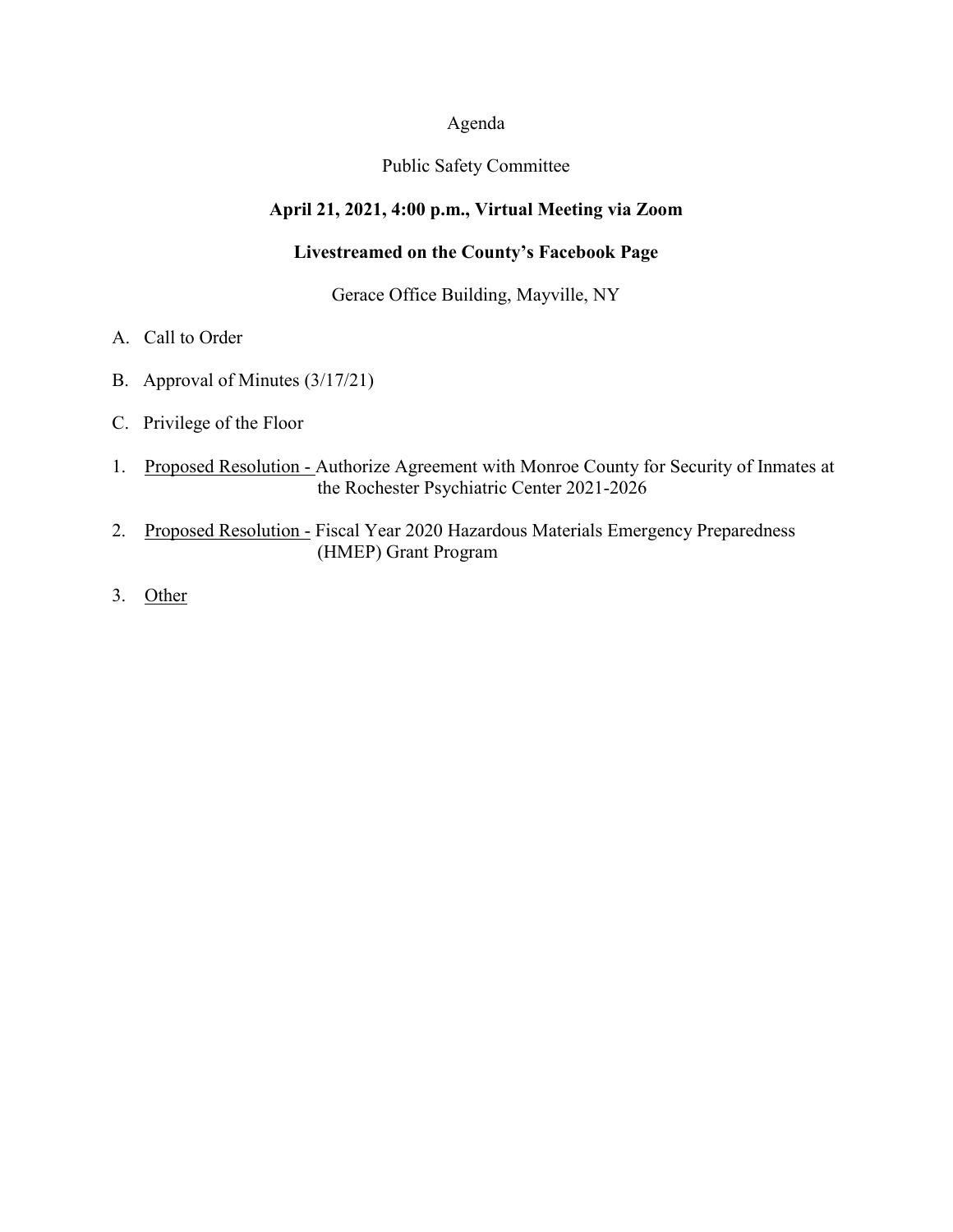**TITLE:** Authorize Agreement with Monroe County for Security of Inmates at the Rochester Psychiatric Center 2021-2026

DWB 3/26/21 KMD 03/29/21 TMT 3/29/2021 SMA 3/29/21 KLC 03/29/21 PMW 3/30/21

**BY:** Public Safety Committee:

**AT THE REQUEST OF:** County Executive Paul M. Wendel, Jr.:

WHEREAS, on occasion, the Chautauqua County Jail has a need to relocate inmates to psychiatric facilities; and

WHEREAS, the Chautauqua County Sheriff has negotiated a tentative agreement with Monroe County to provide security of inmates admitted to the Rochester Psychiatric Center where Monroe County will be reimbursed the actual cost associated with said security; now therefore be it

RESOLVED, That the County Executive is authorized and empowered to execute an agreement with Monroe County to provide security of inmates admitted to the Rochester Psychiatric Center as set forth above.

**\_APPROVED**

**\_\_\_\_\_\_\_\_\_\_\_\_\_VETOES (VETO MESSAGE ATTACHED)**

\_\_\_\_\_\_\_\_\_\_\_\_\_\_\_\_\_\_\_\_\_\_\_\_\_\_\_\_\_\_\_\_\_\_ \_\_\_\_\_\_\_\_\_\_\_\_\_\_

**County Executive Date**